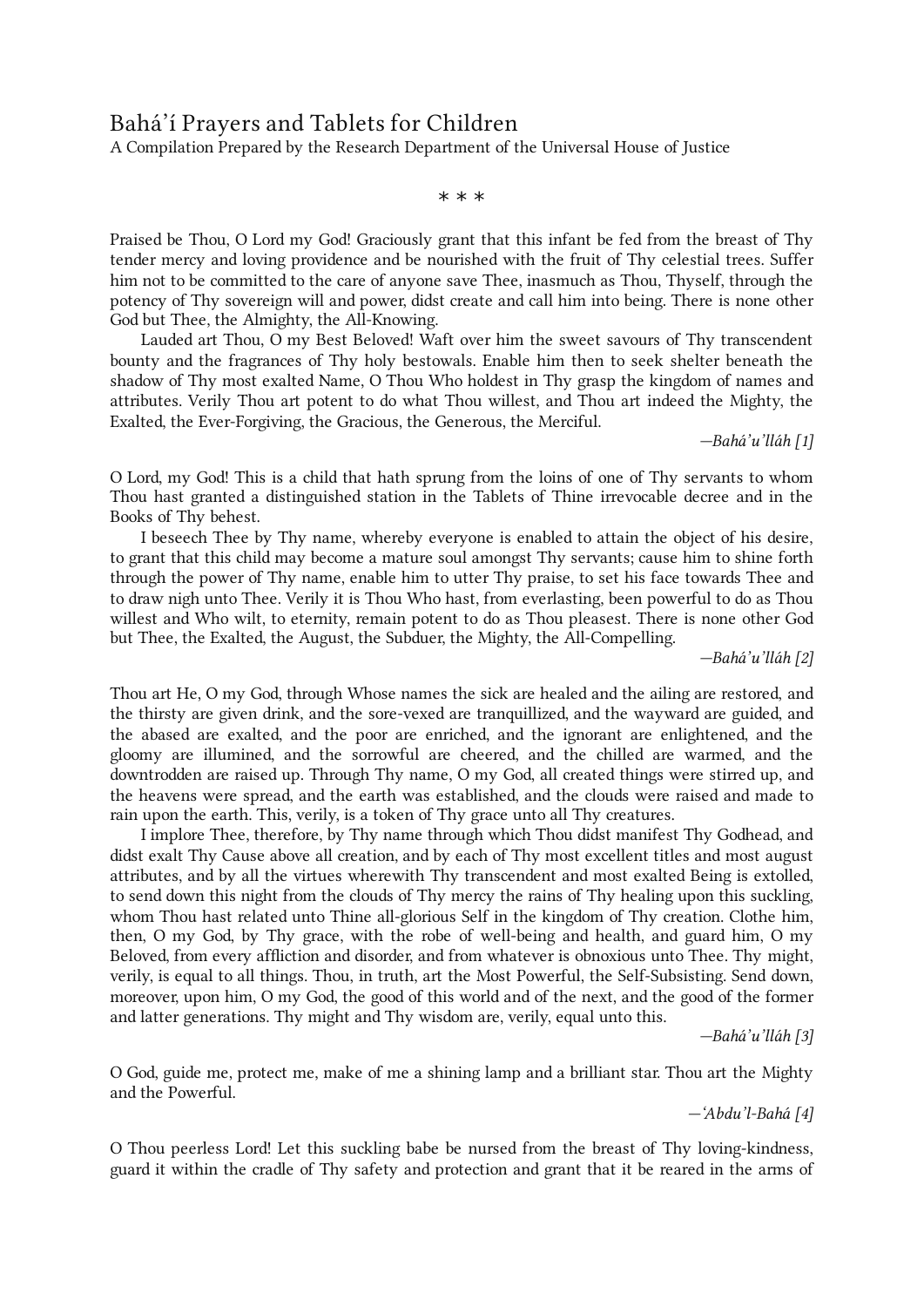Thy tender affection.

—'Abdu'l‑Bahá [5]

O God! Rear this little babe in the bosom of Thy love, and give it milk from the breast of Thy Providence. Cultivate this fresh plant in the rose-garden of Thy love and aid it to grow through the showers of Thy bounty. Make it a child of the Kingdom and lead it to Thy heavenly realm. Thou art powerful and kind, and Thou art the Bestower, the Generous, the Lord of surpassing bounty.

—'Abdu'l‑Bahá [6]

O Lord! I am a child; enable me to grow beneath the shadow of Thy loving-kindness. I am a tender plant; cause me to be nurtured through the outpourings of the clouds of Thy bounty. I am a sapling of the garden of love; make me into a fruitful tree.

Thou art the Mighty and the Powerful, and Thou art the All-Loving, the All-Knowing, the All-Seeing.

—'Abdu'l‑Bahá [7]

O my Lord! O my Lord! I am a child of tender years. Nourish me from the breast of Thy mercy, train me in the bosom of Thy love, educate me in the school of Thy guidance and develop me under the shadow of Thy bounty. Deliver me from darkness, make me a brilliant light; free me from unhappiness; make me a flower of the rose-garden; suffer me to become a servant of Thy threshold and confer upon me the disposition and nature of the righteous; make me a cause of bounty to the human world and crown my head with the diadem of eternal life.

Verily, Thou art the Powerful, the Mighty, the Seer, the Hearer.

—'Abdu'l‑Bahá [8]

O Thou pure God! I am a little child; grant that the breast of Thy loving-kindness be the breast that I cherish; suffer me to be nourished with the honey and the milk of Thy love; rear me in the bosom of Thy knowledge, and bestow upon me nobility and wisdom while I am still a child.

O Thou the Self-Sufficing God! Make me a confidant of the Kingdom of the Unseen. Verily, Thou art the Mighty, the Powerful

—'Abdu'l‑Bahá [9]

O Lord! Plant this tender seedling in the garden of Thy manifold bounties, water it from the fountains of Thy loving-kindness and grant that it may grow into a goodly plant through the outpourings of Thy favour and grace.

Thou art the Mighty and the Powerful.

—'Abdu'l‑Bahá [10]

O my merciful Lord! This is a hyacinth which hath grown in the garden of Thy good pleasure and a twig which hath appeared in the orchard of true knowledge. Cause it, O Lord of bounty, to be refreshed continually and at all times through Thy vitalizing breezes, and make it verdant, fresh and flourishing through the outpourings of the clouds of Thy favours, O Thou kind Lord!

Verily Thou art the All-Glorious.

—'Abdu'l‑Bahá [11]

O Peerless Lord! Be Thou a shelter for this poor child and a kind and forgiving Master unto this erring and unhappy soul. O Lord! Though we are but worthless plants, yet we belong to Thy garden of roses. Though saplings without leaves and blossoms, yet we are a part of Thine orchard. Nurture this plant then through the outpourings of the clouds of Thy tender mercy and quicken and refresh this sapling through the reviving breath of Thy spiritual springtime. Suffer him to become heedful, discerning and noble and grant that he may attain eternal life and abide in Thy Kingdom for evermore.

—'Abdu'l‑Bahá [12]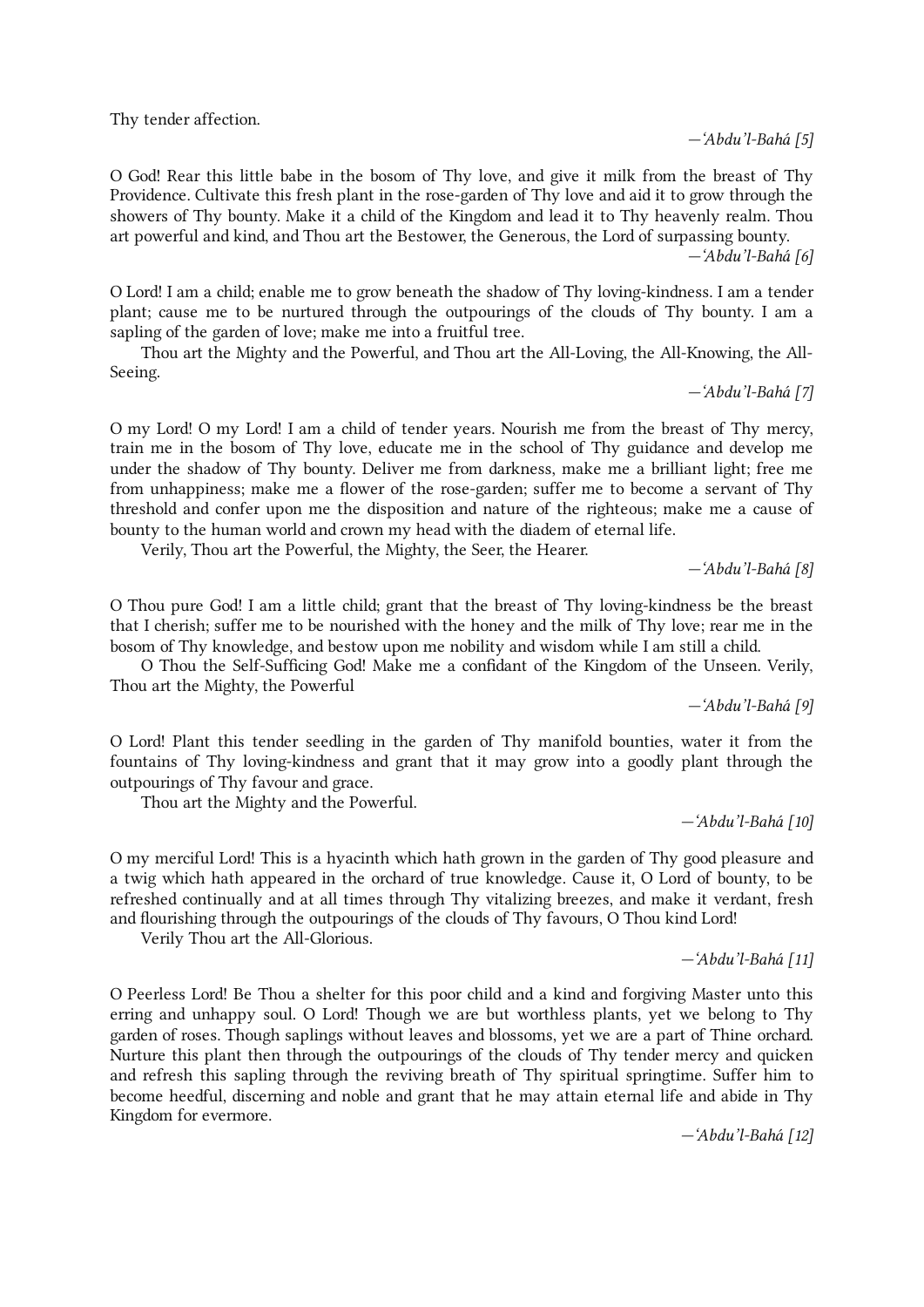Praise and glory be to Thee, O Lord my God! This is a choice sapling which Thou hast planted in the meads of Thy love and hast nurtured with the fingers of Thy Lordship. Thou hast watered it from the well-spring of everlasting life which streameth forth from the gardens of Thy oneness and Thou hast caused the clouds of Thy tender mercy to shower Thy favours upon it. It hath now grown and developed beneath the shelter of Thy blessings which are manifest from the Dayspring of Thy divine essence. It hath burst forth into leaves and blossoms, is laden with fruit through the providence of Thy wondrous gifts and bounties and is stirred by the fragrant breeze wafting from the direction of Thy loving-kindness.

O Lord! Cause this sapling to become verdant, fresh and flourishing by the outpourings of Thy special bounty and favour, wherewith Thou hast endued the tabernacles of holiness in Thy eternal Kingdom and hast adorned the essences of unity in the arena of reunion.

O Lord! Assist him through Thy strengthening grace which proceedeth from Thine invisible Kingdom, aid him with such hosts as are hidden from the eyes of Thy servants and grant that he may have a sure footing in Thy presence. Unloose his tongue to make mention of Thee and gladden his heart to celebrate Thy praise. Illumine his face in Thy Kingdom, prosper him in the realm above and graciously confirm him to serve Thy Cause.

Thou art the All-Powerful, the All-Glorious, the Omnipotent.

—'Abdu'l‑Bahá [13]

O Lord! Make this youth radiant and confer Thy bounty upon this poor creature. Bestow upon him knowledge, grant him added strength at the break of every morn and guard him within the shelter of Thy protection so that he may be freed from error, may devote himself to the service of Thy Cause, may guide the wayward, lead the hapless, free the captives and awaken the heedless, that all may be blessed with Thy remembrance and praise. Thou art the Mighty and the Powerful.

—'Abdu'l‑Bahá [14]

O Lord! Make these children excellent plants. Let them grow and develop in the Garden of Thy Covenant, and bestow freshness and beauty through the outpourings of the clouds of the Abhá Kingdom.

O Thou kind Lord! I am a little child, exalt me by admitting me to the Kingdom. I am earthly, make me heavenly; I am of the world below, let me belong to the Realm above; gloomy, suffer me to become radiant; material, make me spiritual, and grant that I may manifest Thine infinite bounties.

Thou art the Powerful, the All-Loving.

—'Abdu'l‑Bahá [15]

O Thou kind Lord! These lovely children are the handiwork of the fingers of Thy might and the wondrous signs of Thy greatness. O God! Protect these children, graciously assist them to be educated and enable them to render service to the world of humanity. O God! These children are pearls, cause them to be nurtured within the shell of Thy loving-kindness.

Thou art the Bountiful, the All-Loving.

—'Abdu'l‑Bahá [16]

O Lord! Guard Thou the children that are born in Thy day, are nurtured at the breast of Thy love, and fostered in the bosom of Thy grace.

O Lord, they are verily young branches growing in the gardens of Thy knowledge, they are boughs budding in Thy groves of grace. Grant them a share of Thy generous gifts, make them to thrive and flourish in the rain that raineth from the clouds of Thy bestowal.

Thou art verily the Generous, the Clement, the Compassionate!

—'Abdu'l‑Bahá [17]

O God! Educate these children. These children are the plants of Thine orchard, the flowers of Thy meadow, the roses of Thy garden. Let Thy rain fall upon them; let the Sun of Reality shine upon them with Thy love. Let Thy breeze refresh them in order that they may be trained, grow and develop, and appear in the utmost beauty. Thou art the Giver. Thou art the Compassionate.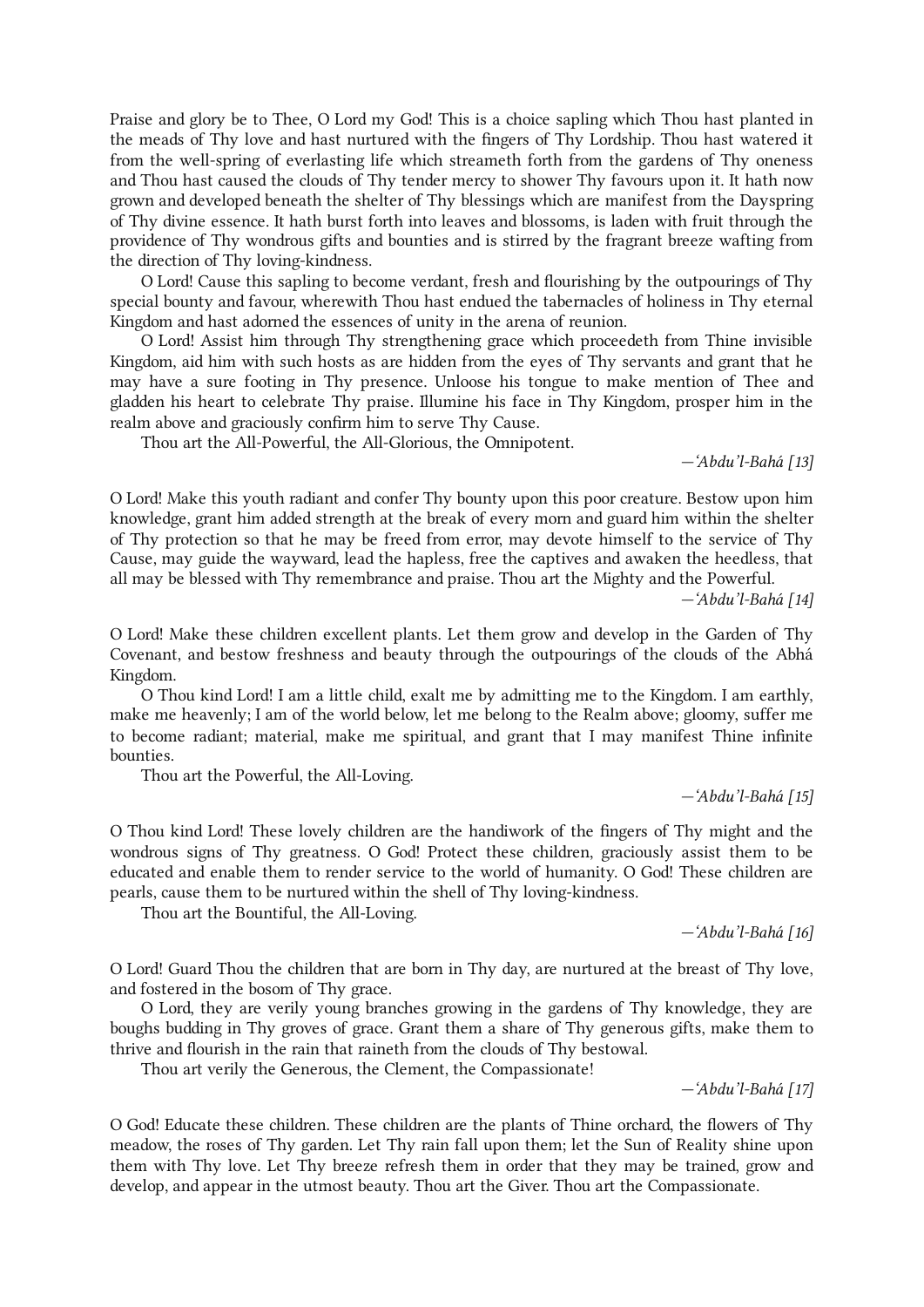—'Abdu'l‑Bahá [18]

O Thou pure God! Let these saplings which have sprouted by the stream of Thy guidance become fresh and verdant through the outpourings of the clouds of Thy tender mercy; cause them to be stirred by the gentle winds wafting from the meads of Thy oneness and suffer them to be revived through the rays of the Sun of Reality, that they may continually grow and flourish, and burst into blossoms and fruit.

O Lord God! Bestow upon each one understanding; give them power and strength and cause them to mirror forth Thy divine aid and confirmation, so that they may become highly distinguished among the people.

Thou art the Mighty and the Powerful.

—'Abdu'l‑Bahá [19]

O my God! O my God! Thou seest these children who are the twigs of the tree of life, the birds of the meads of salvation, the pearls of the ocean of Thy grace, the roses of the garden of Thy guidance.

O God, our Lord! We sing Thy praise, bear witness to Thy sanctity and implore fervently the heaven of Thy mercy to make us lights of guidance, stars shining above the horizons of eternal glory amongst mankind, and to teach us a knowledge which proceedeth from Thee. Yá Bahá'u'l-Abhá!

—'Abdu'l‑Bahá [20]

O Thou kind Lord! Grant that these trees may become the adornment of the Abhá Paradise. Cause them to grow through Thy celestial bounty. Make them fresh and verdant and besprinkle them with heavenly dewdrops. Attire them with robes of radiant beauty and crown their heads with gorgeous blossoms. Adorn them with goodly fruit and waft over them Thy sweet savours.

Thou art the Bestower, the All-Loving, the Most Radiant, the Most Resplendent.

—'Abdu'l‑Bahá [21]

O Thou kind Lord!

Graciously bestow a pair of heavenly wings unto each of these fledglings and give them spiritual power that they may wing their flight through this limitless space and may soar to the heights of the Abhá Kingdom.

O Lord! Strengthen these fragile seedlings that each one may become a fruitful tree, verdant and flourishing. Render these souls victorious through the potency of Thy celestial hosts, that they may be able to crush the forces of error and ignorance and to unfurl the standard of fellowship and guidance amidst the people; that they may, even as the reviving breaths of the spring, refresh and quicken the trees of human souls and like unto vernal showers make the meads of that region green and fertile.

Thou art the Mighty and the Powerful, Thou art the Bestower and the All-Loving.

—'Abdu'l‑Bahá [22]

O Thou compassionate Lord! O Lord of Hosts! Praise be unto Thee that Thou hast preferred these young children over the full grown and the matured, hast endowed them with Thy special bounty, hast guided them, hast bestowed upon them Thy Light and hast given them spirituality. Confirm us so that when we attain maturity we may be enabled to serve Thy Kingdom, may train the souls, may become ignited candles and may shine like unto stars. Thou art the Giver, the Bestower and the Kind.

—'Abdu'l‑Bahá [23]

O God, my God!

We are children who have sucked the milk of divine knowledge from the breast of Thy love and have been admitted into Thy Kingdom while of tender age. We implore Thee in the daytime and in the night season saying: O Lord! Make firm our steps in Thy Faith, guard us within the stronghold of Thy protection, nourish us from Thy heavenly table, enable us to become signs of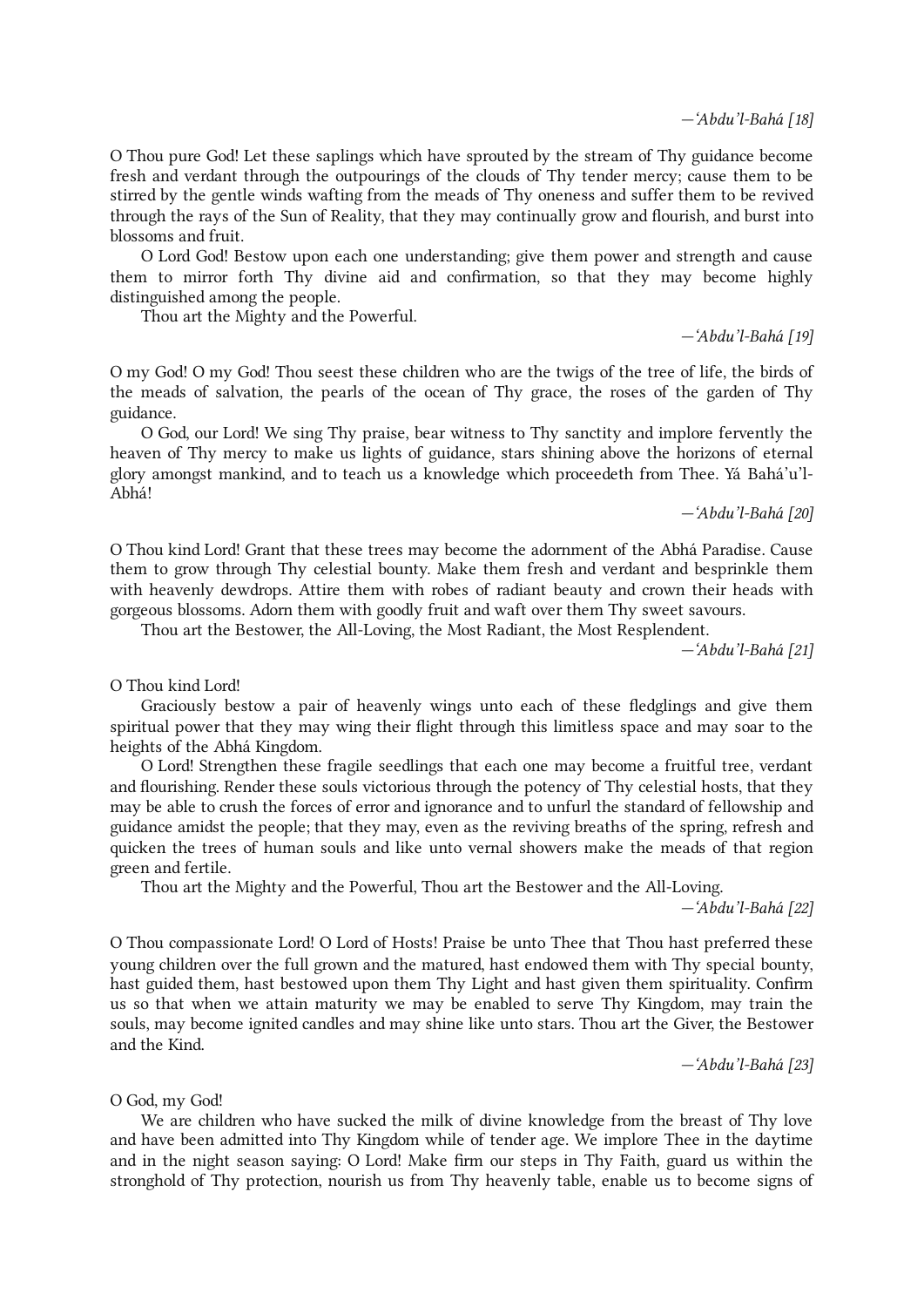divine guidance and lamps aglow with upright conduct and aid us through the potency of the angels of Thy kingdom, O Thou Who art the Lord of glory and majesty!

Verily Thou art the Bestower, the Merciful, the Compassionate.

—'Abdu'l‑Bahá [24]

O Thou kind Lord!

We are poor children, needy and insignificant, yet we are plants which have sprouted by Thy heavenly stream and saplings bursting into bloom in Thy divine springtime. Make us fresh and verdant by the outpourings of the clouds of Thy mercy; help us to grow and develop through the rays of the sun of Thy goodly gifts and cause us to be refreshed by the quickening breeze wafting from the meadows of Truth. Grant that we may become flourishing trees laden with fruit in the orchard of knowledge, brilliant stars shining above the horizon of eternal happiness and radiant lamps shedding light upon the assemblage of mankind.

O Lord! Should Thy tender care be vouchsafed unto us, each one of us would, even as an eagle, soar to the pinnacle of knowledge, but were we left to ourselves we would be consumed away and would fall into loss and frustration. Whatever we are, from Thee do we proceed and before Thy threshold do we seek refuge.

Thou art the Bestower, the Bountiful, the All-Loving.

### O Thou most glorious Lord!

Make this little maidservant of Thine blessed and happy; cause her to be cherished at the threshold of Thy oneness and let her drink deep from the cup of Thy love so that she may be filled with rapture and ecstasy and diffuse sweet-scented fragrance. Thou art the Mighty and the Powerful, and Thou art the All-Knowing, the All-Seeing.

—'Abdu'l‑Bahá [26]

O Lord! Help this daughter of the Kingdom to be exalted in both worlds; cause her to turn away from this mortal world of dust and from those who have set their hearts thereon and enable her to have communion and close association with the world of immortality. Give her heavenly power and strengthen her through the breaths of the Holy Spirit that she may arise to serve Thee.

Thou art the Mighty One.

—'Abdu'l‑Bahá [27]

### O Thou kind lord!

Bestow heavenly confirmation upon this daughter of the Kingdom and graciously aid her that she may remain firm and steadfast in Thy Cause and that she may, even as a nightingale of the rose-garden of mysteries, warble melodies in the Abhá Kingdom in most wondrous tones, thereby bringing happiness to everyone. Make her exalted among the daughters of the Kingdom and enable her to attain life eternal.

Thou art the Bestower, the All-Loving.

—'Abdu'l‑Bahá [28]

## O thou little handmaid of God!

I earnestly hope that thou wilt be nurtured in the bosom of the love of God and wilt grow and develop through the vitalizing breeze which wafteth from the meads of the Kingdom of heaven, that thou mayest become a flourishing tree beside the stream of divine knowledge, laden with fruit and blossoms and appear in the utmost freshness and tender beauty through the sprinkling of the clouds of His bounty. Be assured that the eye of His loving-kindness is directed towards thee and the glance of His mercifulness resteth upon thee.

—'Abdu'l‑Bahá [29]

#### O beloved child!

Praise be to God that thou hast entered the divine Kingdom while of tender age and that thou hast received a share of the manifold bounties of the Lord of Hosts. I supplicate the Almighty that

 $-\hat{A}bdu'$ l-Bahá [25]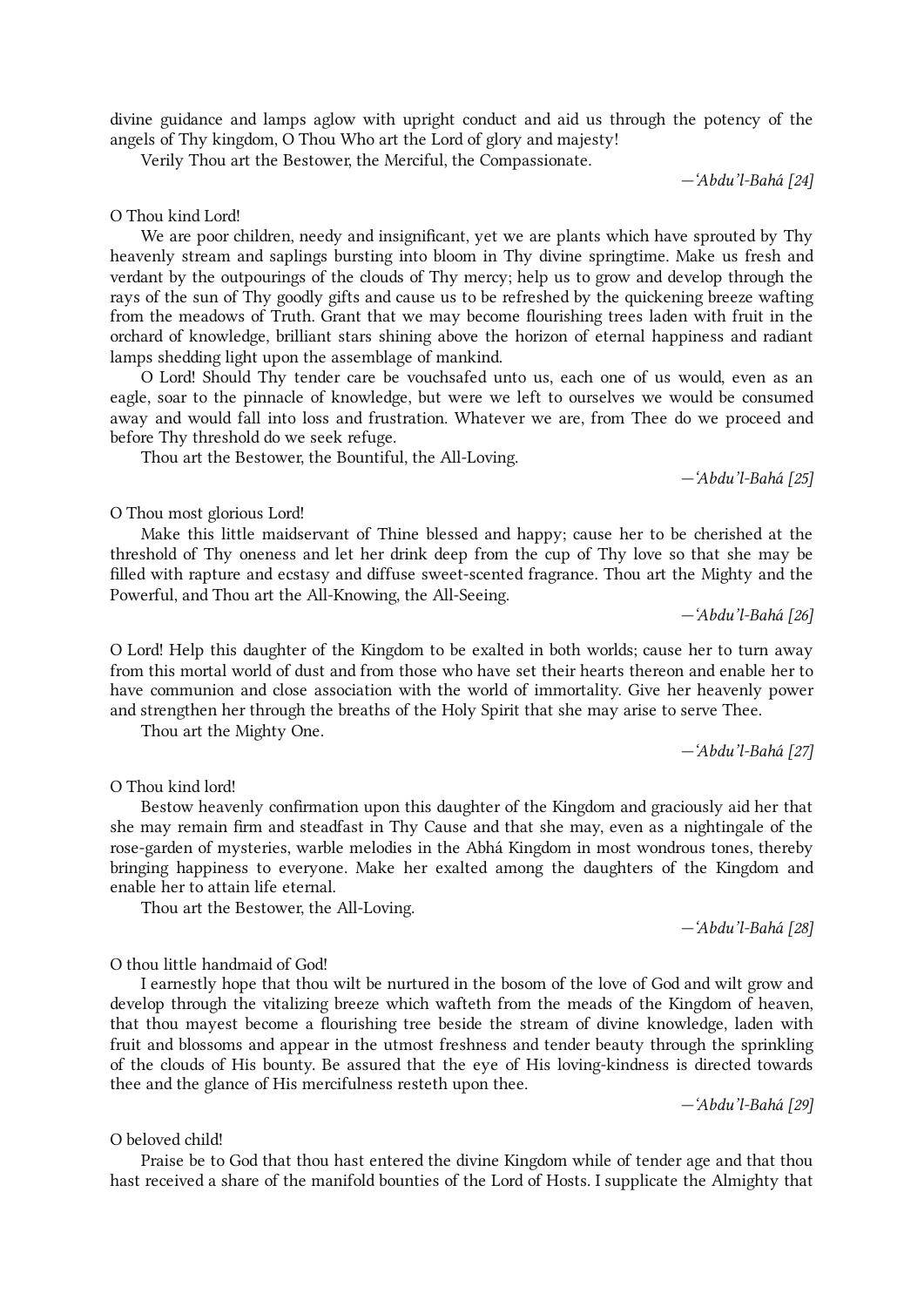thou mayest be reared in the bosom of the love of God and attain maturity with utmost love and ecstasy.

May the glory of the Most Glorious rest upon thee!

—'Abdu'l‑Bahá [30]

O thou verdant plant of the Abhá Paradise! O thou tender sapling of the rose-garden of immortality!

Although thou art but a tiny creature in this world of existence, yet it is my earnest hope that thou wilt become great in the Kingdom of heaven. Although a mere child, yet praise be to God that through the strengthening power of faith and certitude thou art indeed as a grown-up and mature soul.

Know thou of a certainty that those of tender age in the Abhá Garden shall inherit the realm of the Kingdom and that the outpourings of celestial grace encompass the children in the school of the love of God. It is my hope that through the manifold bounties of Him Who is the Lord of Oneness thou mayest be reared and nurtured beside this heavenly stream which floweth in the rose-garden of divine guidance.

Upon thee be the glory of the Most Glorious.

—'Abdu'l‑Bahá [31]

O thou tender plant in the garden of the love of God!

The heavenly gifts of the Ancient Beauty make every plant verdant and fresh, and through the radiance of His everlasting Kingdom every darkness turneth into veritable light. Therefore thou, who art a sapling in the orchard of divine bounty and a smiling blossom of His rose-garden, shouldst become so verdant and flourishing through the outpourings of His grace as to make us all delighted at thy tender beauty.

—'Abdu'l‑Bahá [32]

O thou hyacinth which hast sprung up beside the heavenly stream!

Let thyself be reared in the cradle of the loving providence of God and suck the milk of divine knowledge from the breast of His bounty. Be thou nurtured in the meadows of the grace of God and become verdant and fresh in the garden of true knowledge, that thou mayest grow as a peerless plant in the orchard of divine unity, as a flower in the garden of His tender mercy and be a bright candle shedding light upon the gathering of the friends, a radiant lamp aglow at the reunions of the beloved ones of God.

O Lord! Graciously assist this child to grow and be quickened in the meads of Thy tender affection. Thou art verily the Bestower, the Merciful, the Compassionate.

May the glory of God rest upon thee.

 $-\hat{A}bdu'$ l-Bahá [33]

O thou sapling which hast grown in the garden of the love of God!

Unloose thy tongue in thanksgiving to the Kingdom of glory for having received the light of divine guidance while still a child and for being singled out, through His supreme bounty, as a choice plant in the Abhá Paradise. It is my hope that thou wilt become a child of the Kingdom, wilt study arts, sciences and divine knowledge, mayest turn into a fruitful and flourishing tree in the Vineyard of God and that, through the sprinkling of the clouds of His loving providence, thou mayest appear in the utmost freshness and tender beauty.

And upon thee be salutation and praise.

—'Abdu'l‑Bahá [34]

O ye two tender plants in the Abhá Paradise!

Render thanks unto God that ye have sprouted in this heavenly garden. God willing ye will become firmly rooted, will develop and grow through the outpourings of the heavenly clouds and will attain perfection and bring forth fruit through the radiance of the Sun of Reality. Avail ye yourselves of the opportunity of these days and appreciate the value of this glorious century.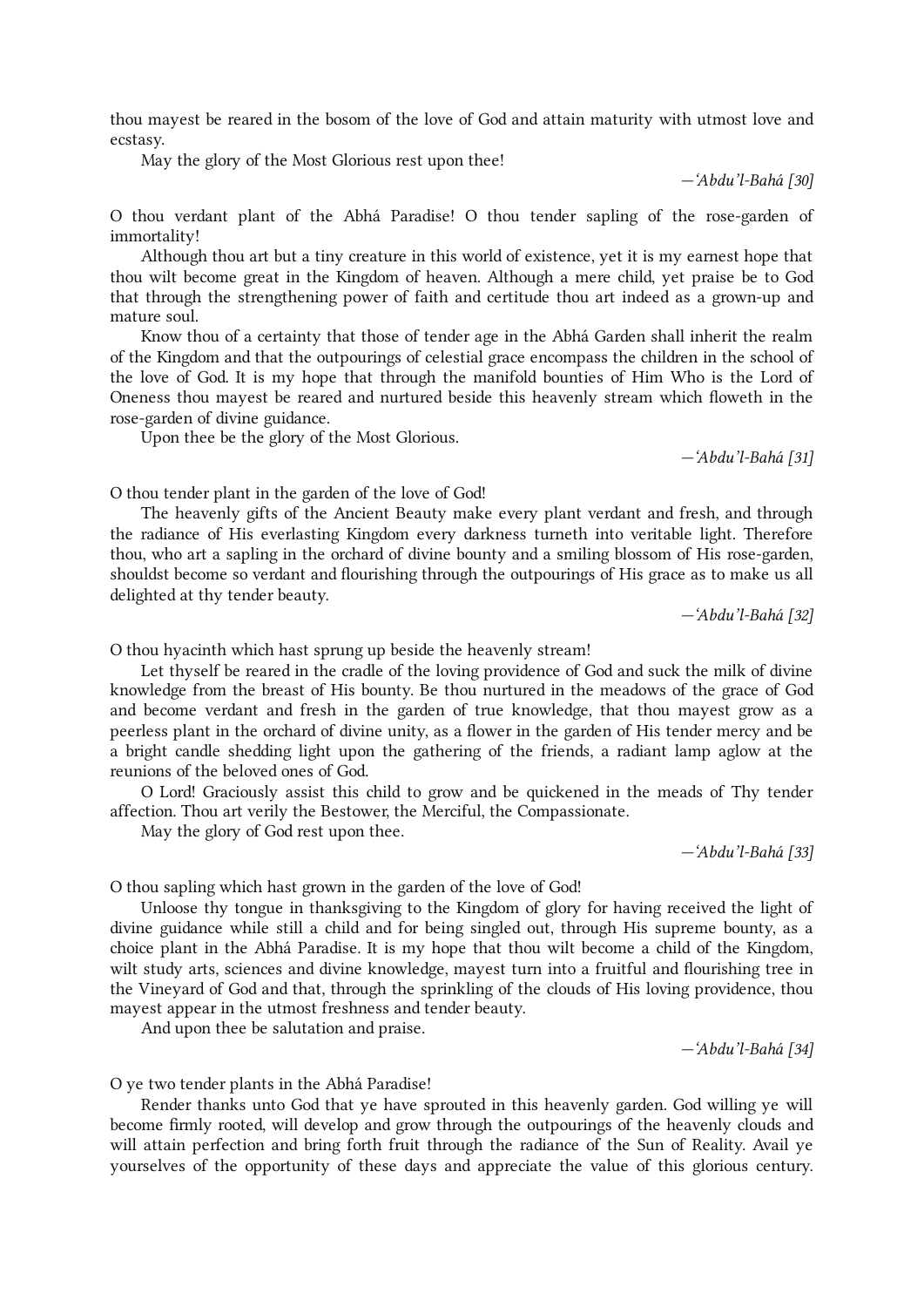Strive ye earnestly to become fruitful trees, brilliant lamps and as two stars shining above the horizons of East and West.

And upon ye be the glory of the Most Glorious.

 $-\hat{A}bdu'$ l-Bahá [35]

O ye candles which have been lighted by the fingers of the Blessed Perfection!

Praise be to God that ye are illumined by the light of knowledge and are earnestly striving to acquire noble virtues. At the threshold of the Abhá Beauty ye are regarded with favour and in the school of education ye are suckling babes at the breast of arts and sciences. I beseech God that ye may be so highly distinguished in sciences that your fame will be noised throughout all regions and your fair name be on the lips of all enlightened people; that ye may become the means of the exaltation of the Cause of God and the exponents of the manifold blessings of the Abhá Beauty.

May the glory of the Most Glorious rest upon you!

 $-\hat{A}bdu'$ l-Bahá [36]

O ye tender seedlings in the garden of the love of God!

O ye fresh saplings in the meadows of the knowledge of God!

The sight of the flowering plants in a springtime garden is delightful. The new-grown herbs shed abroad their pungent fragrances, each blossom charms the eye with its particular beauty, while the leaves and fruit are speedily burgeoning. And when people find their way into the garden and gaze on the beauty of the flowers, they inhale the perfume, their souls are exhilarated and their hearts are solaced. Therefore, O ye who are blossoms of heavenly twigs and the fruit on the tree of fellowship, grow rapidly in this rare springtime and, with radiant faces, turn your hearts to the court of the All-Hearing Lord, saying:

O Thou Lord of wondrous grace!

Bestow upon us new blessings. Give to us the freshness of the spring. We are saplings which have been planted by the fingers of Thy bounty and have been formed out of the water and clay of Thy tender affection. We thirst for the living waters of Thy favours and are dependent upon the outpourings of the clouds of Thy generosity. Abandon not to itself this grove wherein our hopes aspire, nor withhold therefrom the showers of Thy loving-kindness. Grant that from the clouds of Thy mercy may fall copious rain so that the trees of our lives may bring forth fruit and we may attain the most cherished desire of our hearts.

May the glory of God rest upon the people of Bahá!

—'Abdu'l‑Bahá [37]

O loved ones of 'Abdu'l‑Bahá!

Man's life has its springtime and is endowed with marvellous glory. The period of youth is characterized by strength and vigour and stands out as the choicest time in human life. Therefore you should strive day and night so that endowed with heavenly strength, inspired with brilliant motives and aided by His celestial power and heavenly grace and confirmation, you may become the ornaments of the world of humanity, and pre-eminent among those who are initiated into true learning and the love of God. You must be distinguished amidst men by your sanctity and detachment, loftiness of purpose, magnanimity, determination, noble-mindedness, tenacity, the elevation of your aims and your spiritual qualities; that you may become the means of exaltation and glory for the Cause of God and the dawning-places of His heavenly bestowals; that you may conduct yourselves in conformity with the counsels and exhortations of the Blessed Beauty—may my life be offered up for His loved ones—and by reflecting Bahá'í qualities and attributes, you may stand out distinguished from others. 'Abdu'l-Bahá eagerly anticipates that each one of you may become even as a fearless lion moving in the pastures of human perfection and a musk-laden breeze wafting over the meads of virtue.

The glory of glories rest upon you.

—'Abdu'l‑Bahá [38]